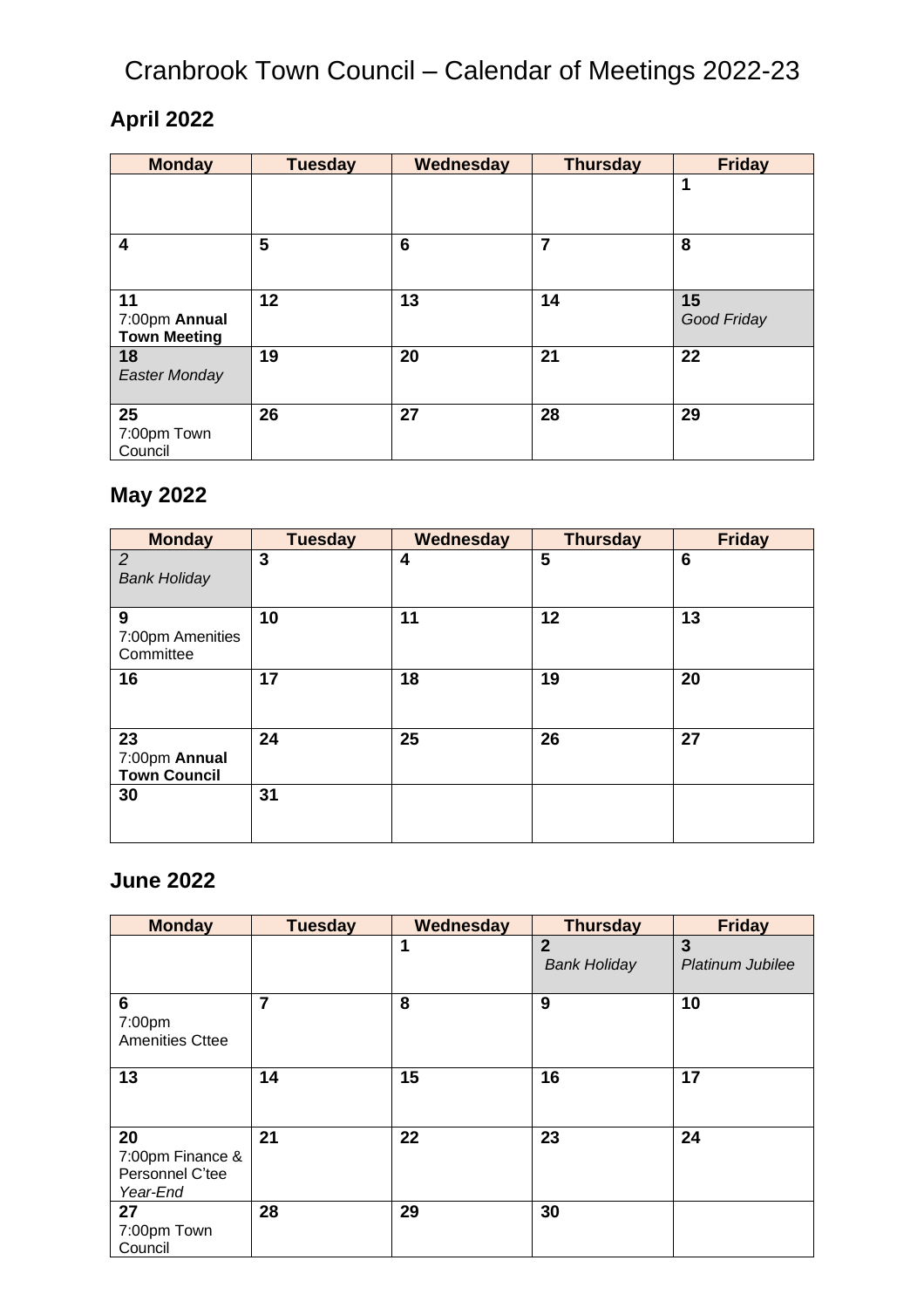### **July 2022**

| <b>Monday</b>                                                                     | <b>Tuesday</b> | Wednesday | <b>Thursday</b> | <b>Friday</b> |
|-----------------------------------------------------------------------------------|----------------|-----------|-----------------|---------------|
|                                                                                   |                |           |                 | 1             |
| $\overline{\mathbf{4}}$                                                           | 5              | 6         | 7               | 8             |
| 11                                                                                | 12             | 13        | 14              | 15            |
| 18<br>6.30pm Finance &<br>Personnel C'ttee<br>Q1-End & 7.00pm<br>Amenities C'ttee | 19             | 20        | 21              | 22            |
| 25<br>7:00pm Town<br>Council                                                      | 26             | 27        | 28              | 29            |

#### **August 2022**

| <b>Monday</b>                | <b>Tuesday</b> | Wednesday | <b>Thursday</b> | <b>Friday</b> |
|------------------------------|----------------|-----------|-----------------|---------------|
| 1                            | $\mathbf 2$    | 3         | 4               | 5             |
| 8                            | 9              | 10        | 11              | 12            |
| 15                           | 16             | 17        | 18              | 19            |
| 22<br>7:00pm Town<br>Council | 23             | 24        | 25              | 26            |
| 29<br><b>Bank Holiday</b>    | 30             | 31        |                 |               |

### **September 2022**

| <b>Monday</b>                   | <b>Tuesday</b> | Wednesday      | <b>Thursday</b> | <b>Friday</b> |
|---------------------------------|----------------|----------------|-----------------|---------------|
|                                 |                |                | 1               | $\mathbf{2}$  |
| 5                               | 6              | $\overline{7}$ | 8               | 9             |
| 12<br>7:00pm<br>Amenities C'tee | 13             | 14             | 15              | 16            |
| 19                              | 20             | 21             | 22              | 23            |
| 26<br>7:00pm Town<br>Council    | 27             | 28             | 29              | 30            |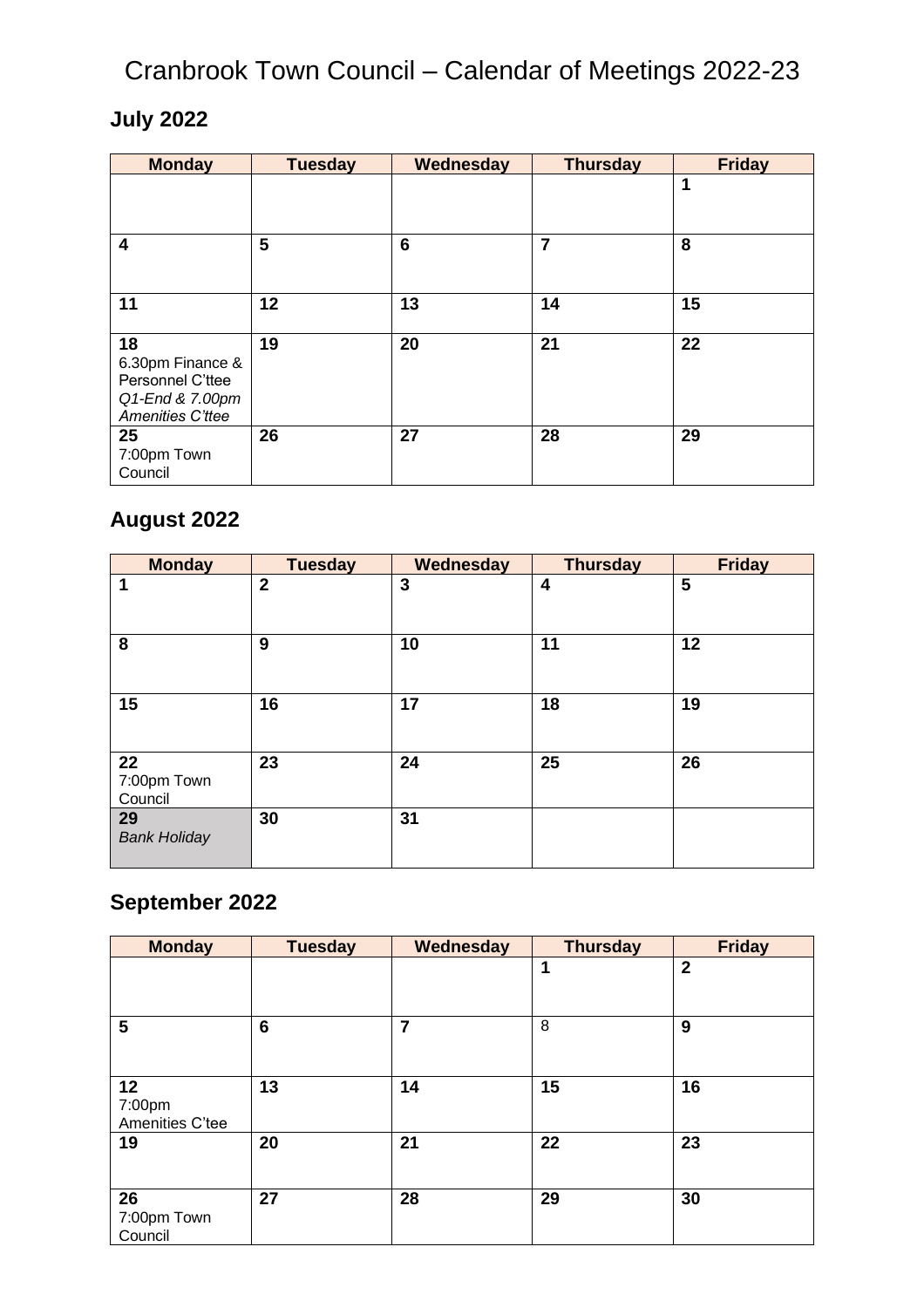#### **October 2022**

| <b>Monday</b>                                       | <b>Tuesday</b> | Wednesday | <b>Thursday</b> | <b>Friday</b>  |
|-----------------------------------------------------|----------------|-----------|-----------------|----------------|
| 3                                                   | 4              | 5         | 6               | $\overline{7}$ |
| 10                                                  | 11             | 12        | 13              | 14             |
| 17<br>7:00pm Finance &<br>Personnel C'tee<br>Q2-End | 18             | 19        | 20              | 21             |
| 24<br>7:00pm Town<br>Council                        | 25             | 26        | 27              | 28             |
| 31<br>7:00pm<br>Amenities C'tee                     |                |           |                 |                |

#### **November 2022**

| <b>Monday</b>  | <b>Tuesday</b> | Wednesday      | <b>Thursday</b> | <b>Friday</b>           |
|----------------|----------------|----------------|-----------------|-------------------------|
|                | 1              | $\overline{2}$ | 3               | $\overline{\mathbf{4}}$ |
|                |                |                |                 |                         |
| $\overline{7}$ | 8              | 9              | 10              | 11                      |
|                |                |                |                 |                         |
| 14             | 15             | 16             | 17              | 18                      |
|                |                |                |                 |                         |
| 21             | 22             | 23             | 24              | 25                      |
| 7:00pm Town    |                |                |                 |                         |
| Council        |                |                |                 |                         |
| 28             | 29             | 30             |                 |                         |
|                |                |                |                 |                         |
|                |                |                |                 |                         |

#### **December 2022**

| <b>Monday</b>                  | <b>Tuesday</b>                                 | Wednesday | <b>Thursday</b> | <b>Friday</b> |
|--------------------------------|------------------------------------------------|-----------|-----------------|---------------|
|                                |                                                |           | 1               | $\mathbf{2}$  |
| 5<br>7:00pm<br>Amenities C'tee | 6                                              | 7         | 8               | 9             |
| 12<br>7:00pm Town<br>Council   | 13                                             | 14        | 15              | 16            |
| 19                             | 20                                             | 21        | 22              | 23            |
| 26<br><b>Boxing Day</b>        | 27<br><b>Bank Holiday for</b><br>Christmas Day | 28        | 29              | 30            |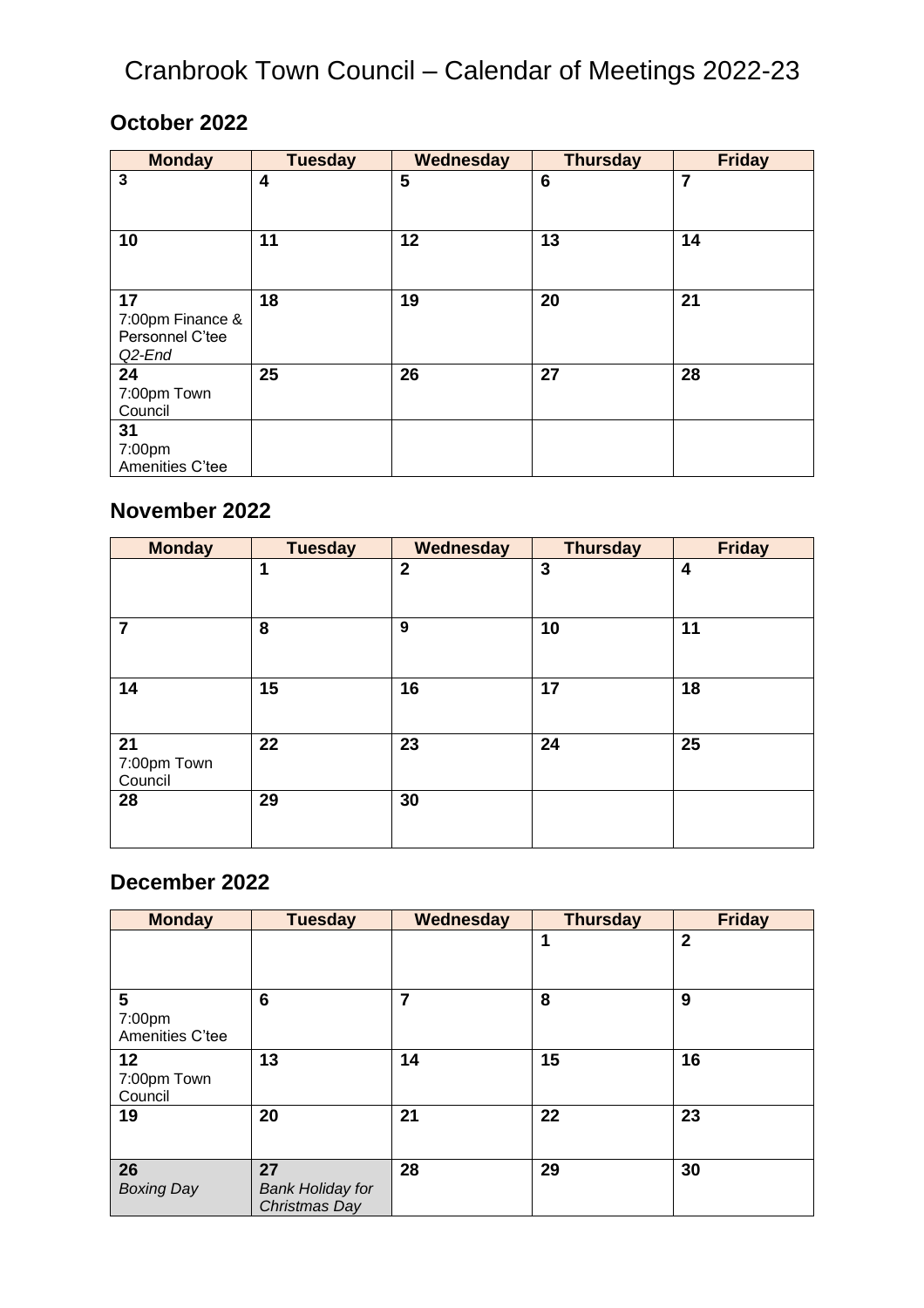### **January 2023**

| <b>Monday</b>           | <b>Tuesday</b> | Wednesday | <b>Thursday</b> | <b>Friday</b> |
|-------------------------|----------------|-----------|-----------------|---------------|
| $\overline{2}$          | 3              | 4         | 5               | 6             |
| <b>Bank Holiday for</b> |                |           |                 |               |
| New Year's Day          |                |           |                 |               |
| 9                       | 10             | 11        | 12              | 13            |
|                         |                |           |                 |               |
|                         |                |           |                 |               |
| 16                      | 17             | 18        | 19              | 20            |
| 7:00pm Finance &        |                |           |                 |               |
| Personnel C'tee         |                |           |                 |               |
| Q3-End & Budget         |                |           |                 |               |
| 23                      | 24             | 25        | 26              | 27            |
| 7:00pm Town             |                |           |                 |               |
| Council                 |                |           |                 |               |
| 30                      | 31             |           |                 |               |
| 7:00pm Amenities        |                |           |                 |               |
| Committee               |                |           |                 |               |

### **February 2023**

| <b>Monday</b>                | <b>Tuesday</b> | Wednesday   | <b>Thursday</b> | <b>Friday</b>  |
|------------------------------|----------------|-------------|-----------------|----------------|
|                              |                | $\mathbf 1$ | $\mathbf{2}$    | $\overline{3}$ |
| $6\phantom{1}$               | $\overline{7}$ | 8           | 9               | 10             |
| 13                           | 14             | 15          | 16              | 17             |
| 20<br>7:00pm Town<br>Council | 21             | 22          | 23              | 24             |
| 27                           | 28             |             |                 |                |

### **March 2023**

| <b>Monday</b>                       | <b>Tuesday</b> | Wednesday | <b>Thursday</b> | <b>Friday</b> |
|-------------------------------------|----------------|-----------|-----------------|---------------|
|                                     |                | 1         | $\overline{2}$  | 3             |
| 6                                   | 7              | 8         | 9               | 10            |
| 13<br>7:00pm Amenities<br>Committee | 14             | 15        | 16              | 17            |
| 20<br>7:00pm Town<br>Council        | 21             | 22        | 23              | 24            |
| 27                                  | 28             | 29        | 30              | 31            |